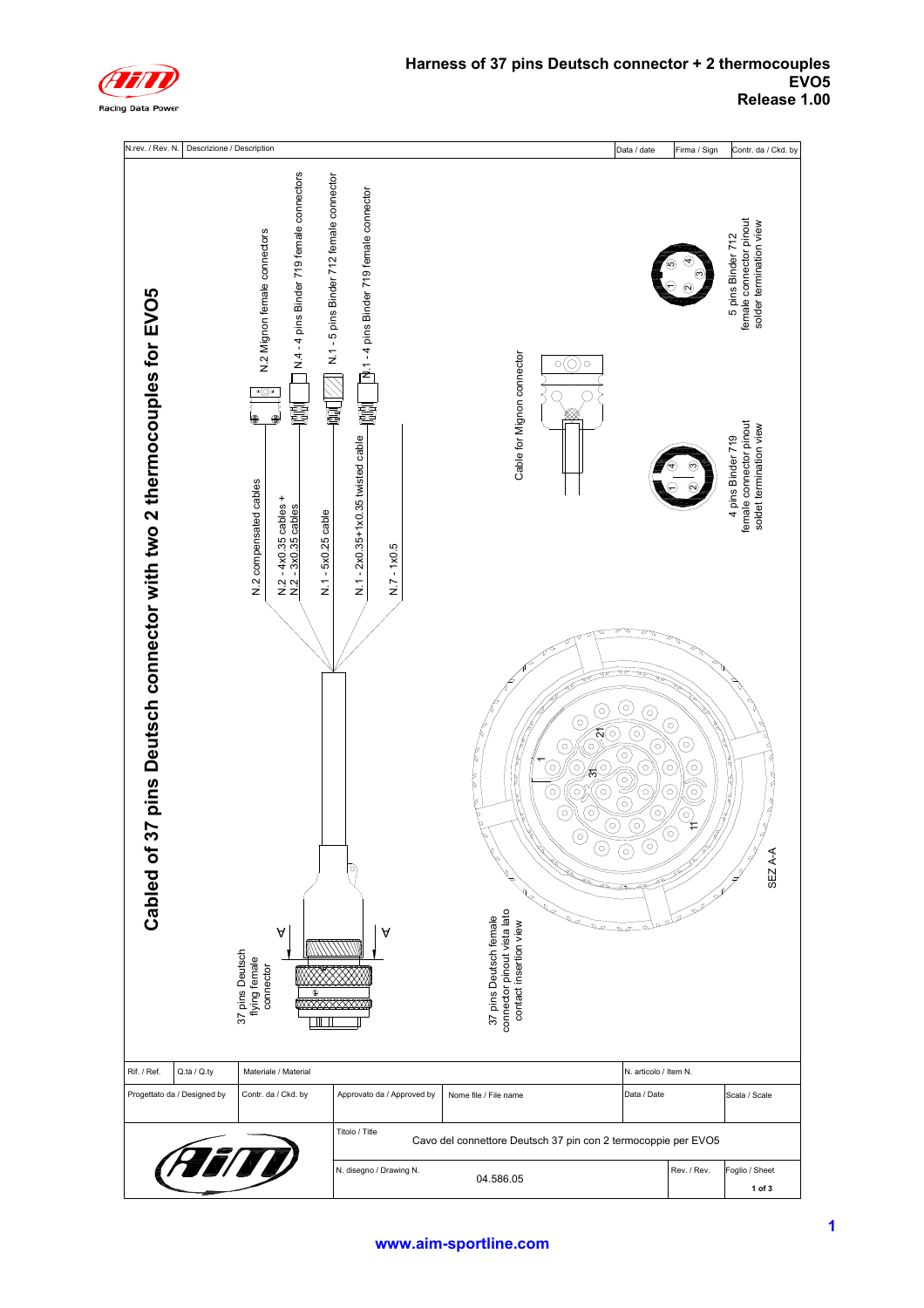

N.rev. / Rev. N. Descrizione / Description Data / date

Firma / Sign Contr. da / Ckd. by

| 37 pins Deutsch<br>connector pin | Cable<br>colour | <b>Binder</b><br>connector pin | Cable<br>type            | Length  | Channel            | Label      |  |
|----------------------------------|-----------------|--------------------------------|--------------------------|---------|--------------------|------------|--|
|                                  |                 |                                |                          |         |                    |            |  |
| 30                               | White           | 1                              |                          |         | Analog channel 3   |            |  |
| 31                               | <b>Black</b>    | 2                              | $4x0.35$ mm <sup>2</sup> | 360 mm  | <b>GND</b>         | Channel 3  |  |
| 32                               | Red             | 3                              |                          |         | Vbattery           |            |  |
| 33                               | Blue            | 4                              |                          |         | Vreference         |            |  |
| 34                               | White           | $\mathbf{1}$                   |                          |         | Analog channel 4   |            |  |
| 35                               | <b>Black</b>    | 2                              |                          |         | <b>GND</b>         |            |  |
| 36                               | Red             | 3                              | $4x0.35$ mm <sup>2</sup> | 360 mm  | Vbattery           | Channel 4  |  |
| 37                               | Blue            | $\overline{\mathbf{4}}$        |                          |         | Vreference         |            |  |
| 19                               | White           | 1                              |                          |         | Speed 1            |            |  |
| 20                               | <b>Black</b>    | 2                              |                          |         | <b>GND</b>         |            |  |
| 21                               | Blue            | 3                              | $3x0.35$ mm <sup>2</sup> | 320 mm  | Vbattery           | Speed 1    |  |
|                                  | nc.             | $\overline{4}$                 |                          |         | nc                 |            |  |
|                                  | nc.             | 1                              |                          |         | nc                 |            |  |
| 16                               | Black           | $\overline{2}$                 |                          |         | <b>GND</b>         |            |  |
| 17                               | Blue            | 3                              | $3x0.35$ mm <sup>2</sup> | 320 mm  | Vbattery           | Lap        |  |
| 18                               | White           | 4                              |                          |         | Optical lap        |            |  |
| 12                               | White*          | 1                              |                          |         | $USB$ D+           |            |  |
| 14                               | Black           | 2                              | Twistato                 |         | <b>GND</b>         |            |  |
| 13                               | Blue*           | 3                              | 2x0.35+1x0.35            | 1100 mm | USB <sub>D</sub> - | <b>USB</b> |  |
|                                  | nc              | 4                              | mm <sup>2</sup>          |         | nc                 |            |  |

**\*** These two wires are twisted

| Rif. / Ref.                                        | Q.ta / Q.tv | Materiale / Material                                                            |                       |             |             | IN. articolo / Item N. |        |  |
|----------------------------------------------------|-------------|---------------------------------------------------------------------------------|-----------------------|-------------|-------------|------------------------|--------|--|
| Contr. da / Ckd. by<br>Progettato da / Designed by |             | Approvato da / Approved by                                                      | Nome file / File name | Data / Date |             | Scala / Scale          |        |  |
| (FETI)                                             |             | Titolo / Title<br>Cavo del connettore Deutsch 37 pin con 2 termocoppie per EVO5 |                       |             |             |                        |        |  |
|                                                    |             | N. disegno / Drawing N.<br>04.586.05                                            |                       |             | Rev. / Rev. | Foglio / Sheet         |        |  |
|                                                    |             |                                                                                 |                       |             |             |                        | 2 of 3 |  |